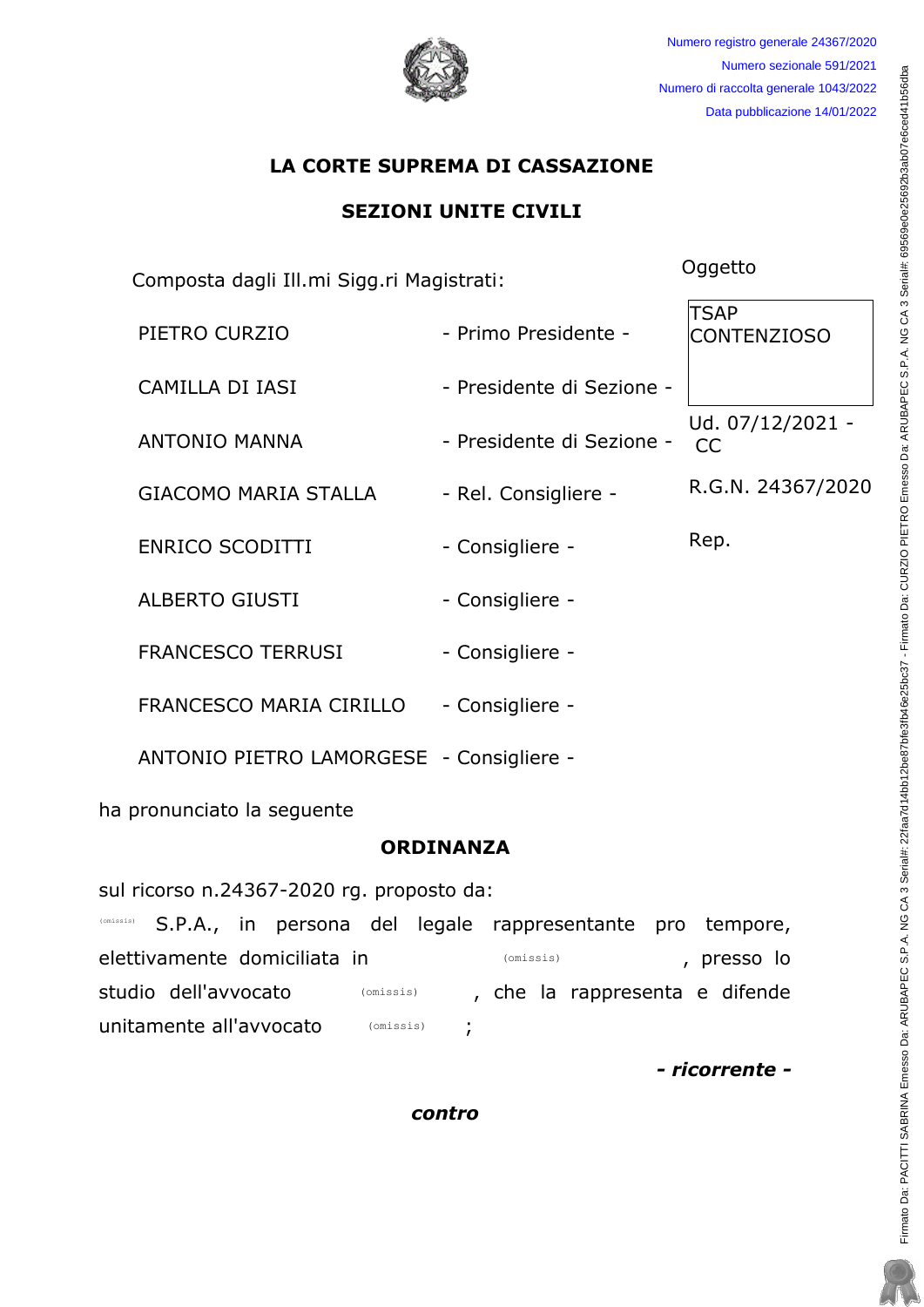

## - controricorrente -

avverso la sentenza n. 65/2020 del TRIBUNALE SUPERIORE DELLE ACOUE PUBBLICHE, depositata il 11/06/2020.

Udita la relazione della causa svolta nella camera di consiglio del 07/12/2021 dal Consigliere GIACOMO MARIA STALLA;

lette le conclusioni scritte dell'Avvocato Generale RENATO FINOCCHI GHERSI, il quale chiede che la Corte rigetti il ricorso dichiarandolo inammissibile o infondato.

## **Rilevato che:**

§ 1.1 La (Conissis) spa, già titolare di dieci concessioni di grande derivazione su impianti idroelettrici siti in (omissis) , propone due motivi di ricorso per la cassazione della sentenza in epigrafe indicata, con la quale il Tribunale Superiore delle Acque Pubbliche – decidendo in sede di rinvio da Cass. SSUU n. 7667/17 che aveva annullato la sentenza TSAP n.150/14 per motivazione apparente - ha rigettato il ricorso da essa proposto contro la delibera GR Regione Lombardia n. 1205 del 29.12.2010.

Delibera con la quale la Regione, dato atto della scadenza delle concessioni suddette in data 31 dicembre 2010:

- disponeva la prosecuzione temporanea dell'esercizio delle derivazioni a decorrere dal 1^ gennaio 2011 e fino al completamento delle procedure di gara e riassegnazione (comunque non oltre il 1^ gennaio 2016);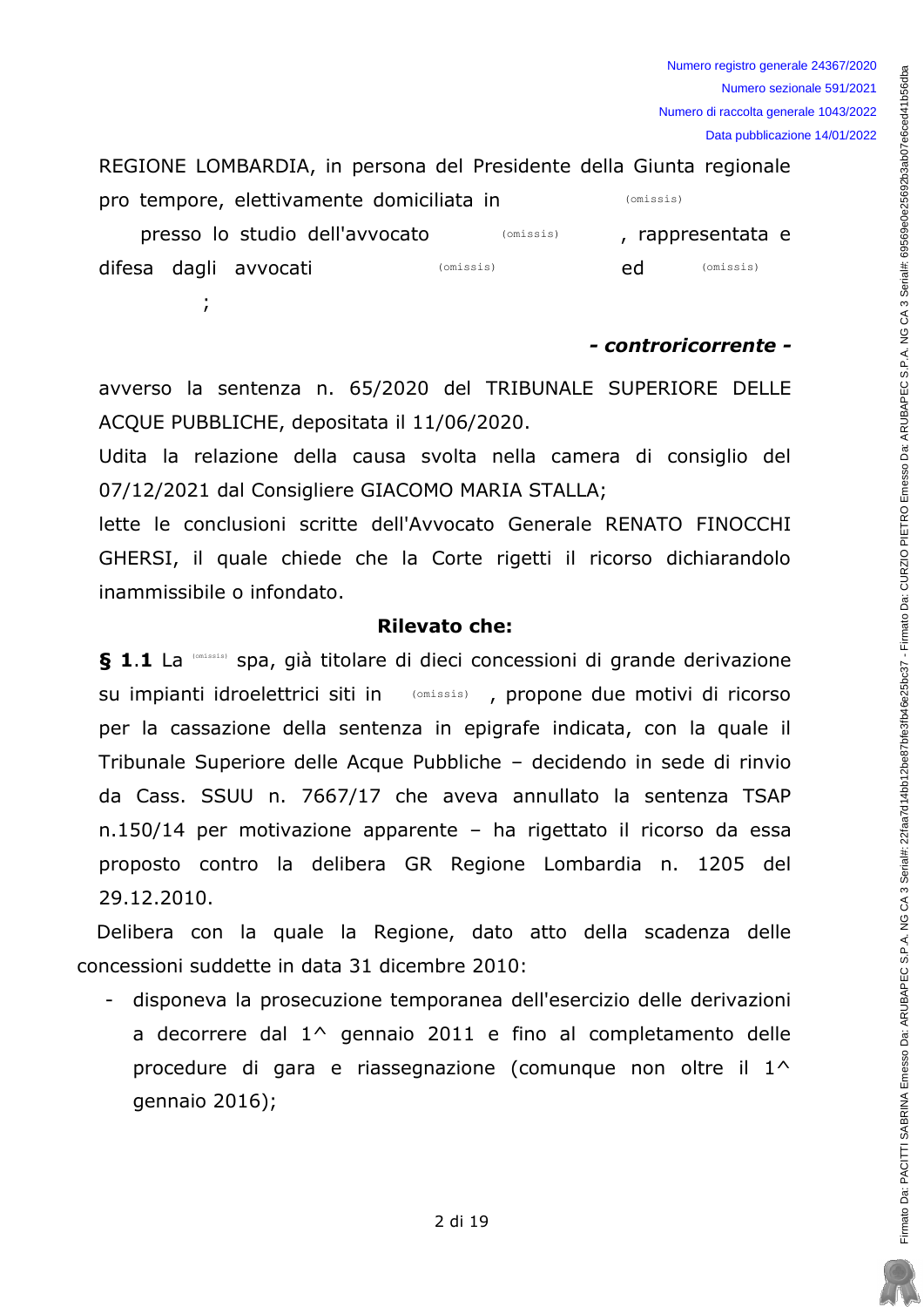- confermava gli obblighi di corrispondere i canoni demaniali ed i  $\sim$ sovracanoni già stabiliti, oltre che di cessione gratuita di energia nei termini convenuti e di esecuzione dei lavori di manutenzione ordinaria e straordinaria sugli impianti;
- poneva a carico della società, per il tempo di continuazione tecnica dell'attività fin visto l'espletamento delle menzionate procedure, il versamento di un canone aggiuntivo da definirsi, ex art. 53 bis, co. 4^, LR 26/2003 come introdotto dall'art.14 LR 19/2010.

A sostegno della domanda di annullamento della delibera in questione, la società aveva dedotto:

- la sua contrarietà, in punto data di scadenza delle concessioni, rispetto all'art.12, co. 1 bis d.lvo 79/99 che aveva disposto la proroga di cinque anni delle concessioni delle grandi derivazioni idroelettriche;
- l'illegittimità costituzionale dell'art. 53 bis della citata LR n. 26 del 2003 sia sotto il profilo, in relazione all'art. 3 Cost., della irragionevolezza, sia per contrasto, in relazione all'art. 117, terzo comma, Cost., con l'art. 12 del citato d.lgs. n. 79 del 1999.

§ 1.2 Con la sentenza oggi impugnata - fatta oggetto di correzione di errore materiale con ordinanza 15.12.2020 - il Tribunale Superiore delle Acque Pubbliche, dopo la compiuta disamina della normativa di riferimento, ha, per quanto qui di interesse, respinto il ricorso di (CTRISSES) ritenendo manifestamente infondata la questione di legittimità costituzionale dell'art.53 bis cit. secondo quanto sul punto già deciso in precedenti analoghi ricorsi, e secondo quanto già stabilito da questa S.C. (Cass.SSUU n. 8036/18, riportata in sentenza), per cui:

> - la questione doveva reputarsi manifestamente infondata quanto ad asserito sconfinamento da parte del legislatore regionale nella competenza di quello statale, dal momento che la normativa regionale denunciata esula dalla materia della «tutela della concorrenza», di competenza legislativa esclusiva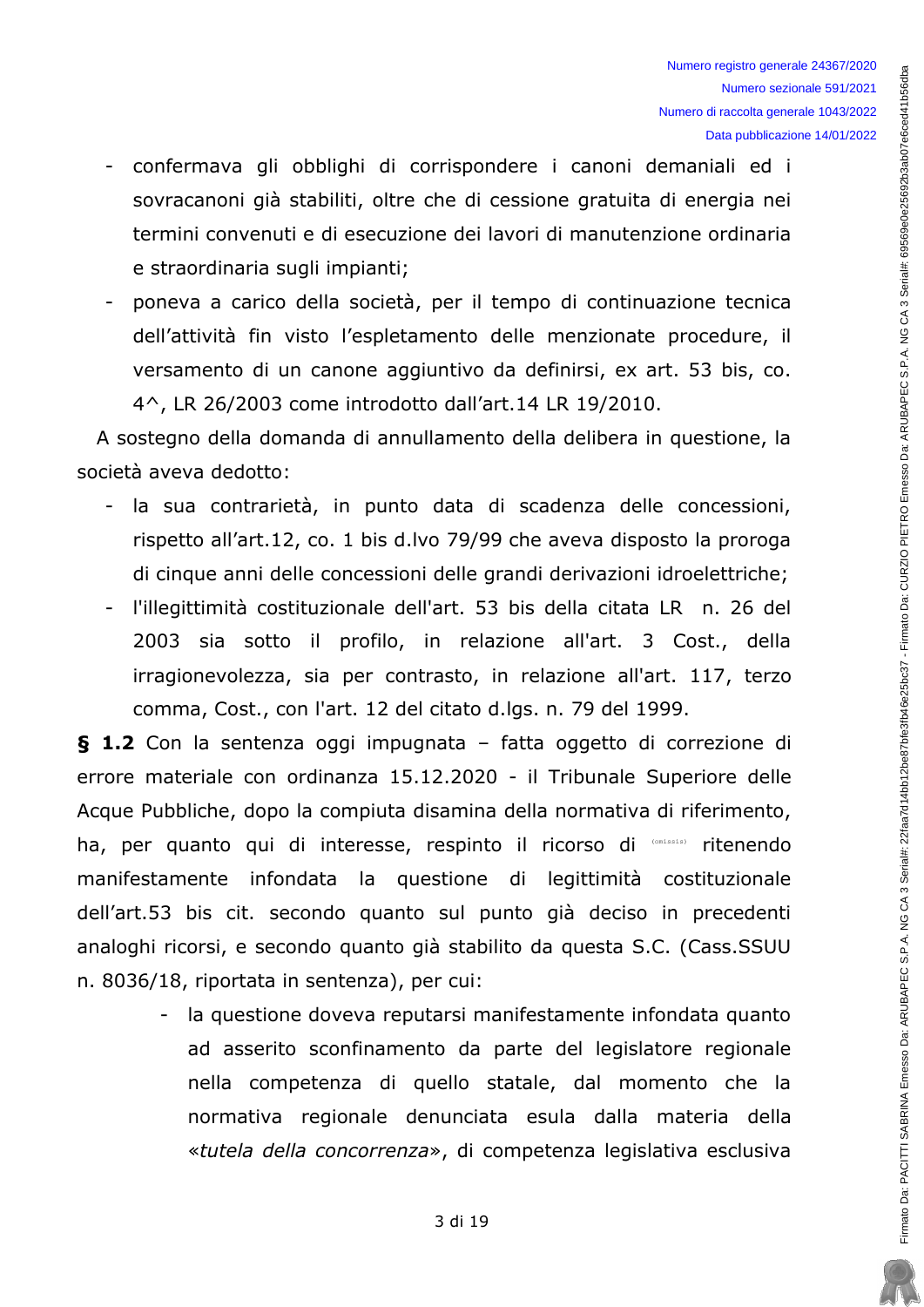statale ai sensi dell'art. 117, secondo comma, lett. e), Cost. concernendo quest'ultima le procedure ad evidenza pubblica, la qualificazione selezione regolamentazione della e dei concorrenti, le procedure di affidamento ed i criteri di aggiudicazione, la tempistica delle gare, l'onerosità delle concessioni messe a gara, così da garantire e promuovere la concorrenza in modo uniforme sull'intero territorio nazionale (tra le altre, Corte Cost. nn. 1 del 2008, 339 del 2011, 28 del 2014, 101 del 2016, 59 del 2017), per rientrare invece nella materia, di competenza legislativa concorrente, ex art. 117, comma, Cost., «produzione, terzo della trasporto  $\epsilon$ distribuzione nazionale dell'energia»:

contrariamente a quanto sostenuto dalla società ricorrente, andava anche escluso che la disciplina di cui all'art.53 bis cit. si ponesse in contrasto con principi fondamentali dettati dalla legislazione statale, in particolare con il menzionato d.lgs. n. 79 del 1999; ciò perchè la Corte Costituzionale, con la sentenza n. 101 del 2016, aveva già avuto modo di chiarire che, in particolare, il comma 4 dell'art. 53-bis in esame, nel disciplinare un'ipotesi di prosecuzione dell'attività oggetto di concessione scaduta, al fine di garantire la continuità della produzione elettrica per i tempi necessari all'espletamento delle procedure di gara, non solo non violava l'art. 117, secondo comma, lettera e), cit. (non recando alcun vulnus al principio di concorrenza, che resta salvaguardato dalla libera partecipazione a tali procedure), ma si era anche sostanzialmente attenuto, con riguardo alla materia della produzione dell'energia, al principio dettato dal comma 8-bis dell'art. 12 del d.lgs. n. 79 del 1999 sulle condizioni di prosecuzione della gestione della derivazione fino al subentro dell'aggiudicatario;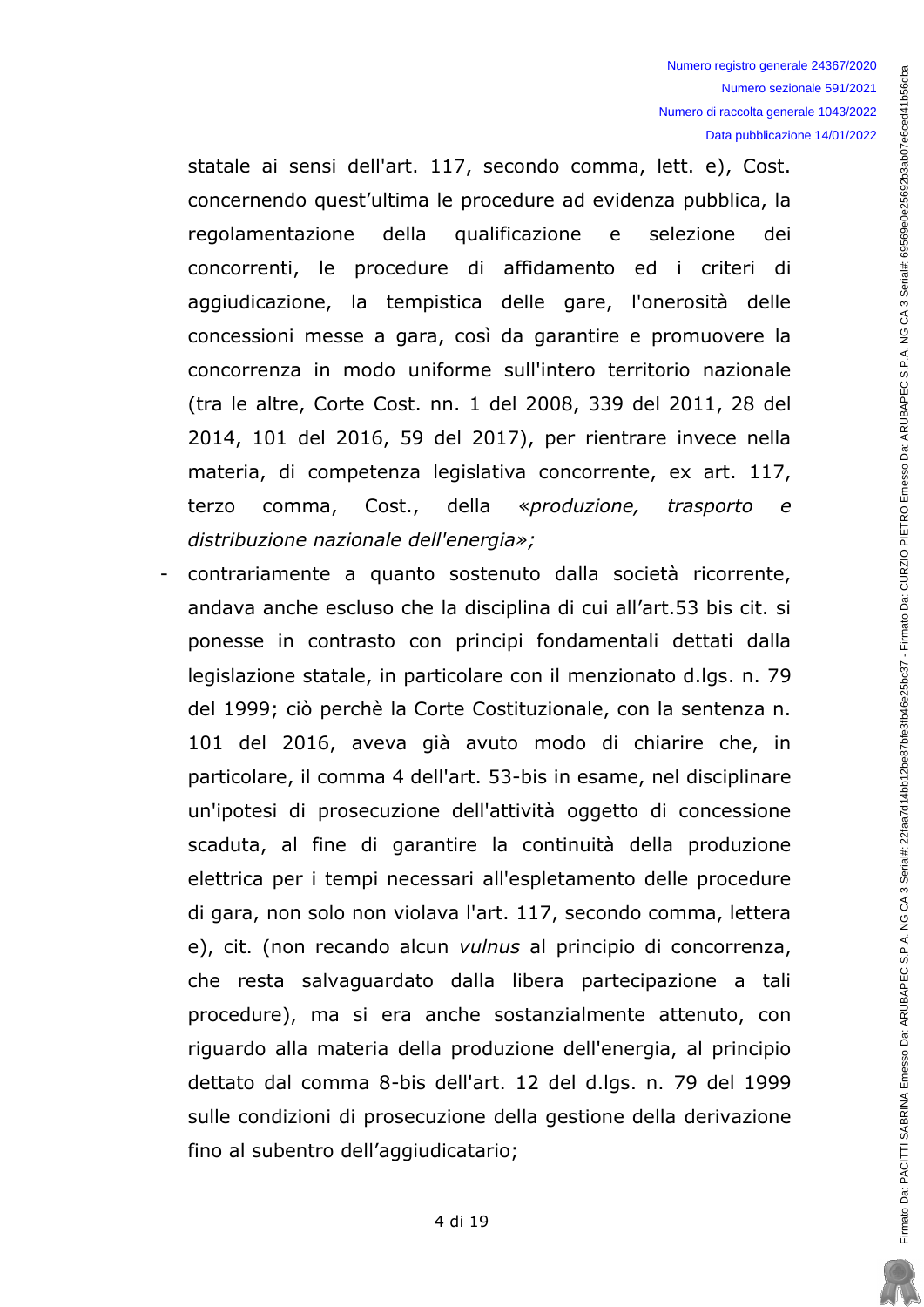infine, e sempre con riguardo all'art.117 Cost., la questione di legittimità costituzionale era infondata anche per quanto concerneva la previsione, contenuta nel comma 5 dell'art. 53 bis, della corresponsione del canone aggiuntivo, posto che quest'ultimo era collegato alla prosecuzione, provvisoria e temporalmente circoscritta, da parte del concessionario uscente, della gestione dell'impianto a decorrere dall' 1^ gennaio 2011, in via di fatto e per conto della Regione, il che doveva ritenersi sufficiente a far ritenere, da un lato, che la disposizione esulasse dalla materia della concorrenza (in ragione degli anzidetti presupposti del canone aggiuntivo) e, dall'altro, che essa costituisse espressione - in virtù della clausola di "cedevolezza" contenuta nell'art. 15, comma 6quater, del d.l. n. 78/2010, cit., nella parte in cui richiama il precedente comma 6-ter, lettera e) - dell'esercizio non irragionevole della potestà legislativa concorrente regionale nella materia della produzione dell'energia, non precluso, in parte qua, dall'art. 12, comma 8-bis, cit., il cui principio fondamentale va rinvenuto essenzialmente nella previsione diretta ad assicurare la continuità dell'erogazione del servizio idrico.

Il Tribunale Superiore delle Acque Pubbliche ha poi ritenuto manifestamente infondata la questione di legittimità costituzionale ulteriormente dedotta dalla società (sempre con riguardo al 'canone aggiuntivo') sotto il profilo dell'art.23 Cost. (determinazione in base alla legge della prestazione patrimoniale imposta), dal momento che:

- quest'ultimo principio non poteva concernere il canone aggiuntivo', avendo questo natura non di prelievo forzoso integrante prestazione patrimoniale imposta per legge (artt.53 e 119 Cost.), bensì di corrispettivo; ampiamente giustificato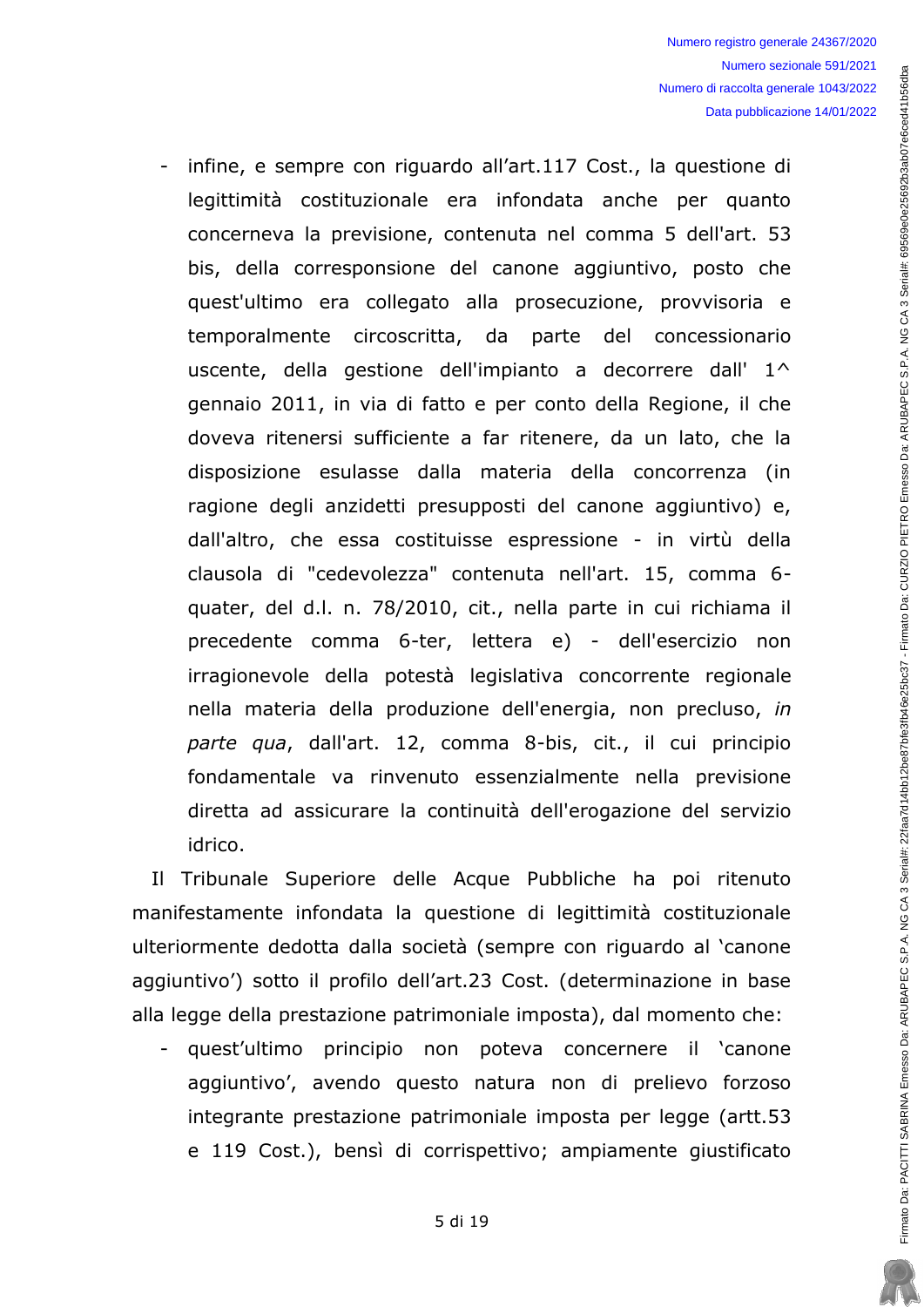correlato al beneficio aggiuntivo ottenuto perché dal concessionario uscente tramite la prosecuzione, anche se gestione della derivazione mediante temporanea, della l'impiego protratto di risorse naturali ed impianti già del tutto ammortizzati (posizione di vantaggio che andava oltre il pagamento del solo canone demaniale);

la stessa Corte Costituzionale (sent. 119/19) aveva evidenziato come fosse stato il legislatore statale (art.11 quater dl 135/18 introdotto dalla I. conv. 12/2019) a presupporre che talune Regioni (come era in effetti accaduto per la Lombardia) potessero avere già adottato norme di previsione di un canone aggiuntivo per la gestione temporanea delle derivazioni, anche questo nell'esercizio della potestà legislativa concorrente regionale di cui all'articolo 117, terzo comma Cost..

§ 1.3 Con un primo profilo di doglianza (pnissis) ripropone in questa sede, ex art. 24,  $2^{\wedge}$  co., legge 87/1953, la questione di legittimità costituzionale del più volte citato comma 5 dell'articolo 53 bis LR Lombardia n. 26 del 2003 in relazione all'articolo 23 Cost..

Posto che esso - nella sua formulazione originaria, qui applicabile ratione temporis - demandava alla Giunta Regionale ampio potere discrezionale nello stabilire le modalità e gli importi del canone aggiuntivo, con ciò violando il principio per cui le prestazioni patrimoniali possono essere imposte solo in base alla legge.

In effetti, soltanto con il comma 5 bis dell'articolo 53 bis, aggiunto con l'articolo 6, primo comma, lettera f) LR Lombardia n. 35 del 2014, erano state indicate la natura del canone aggiuntivo e le modalità della sua quantificazione, ma si trattava di disciplina legislativa successiva alla delibera GR qui impugnata.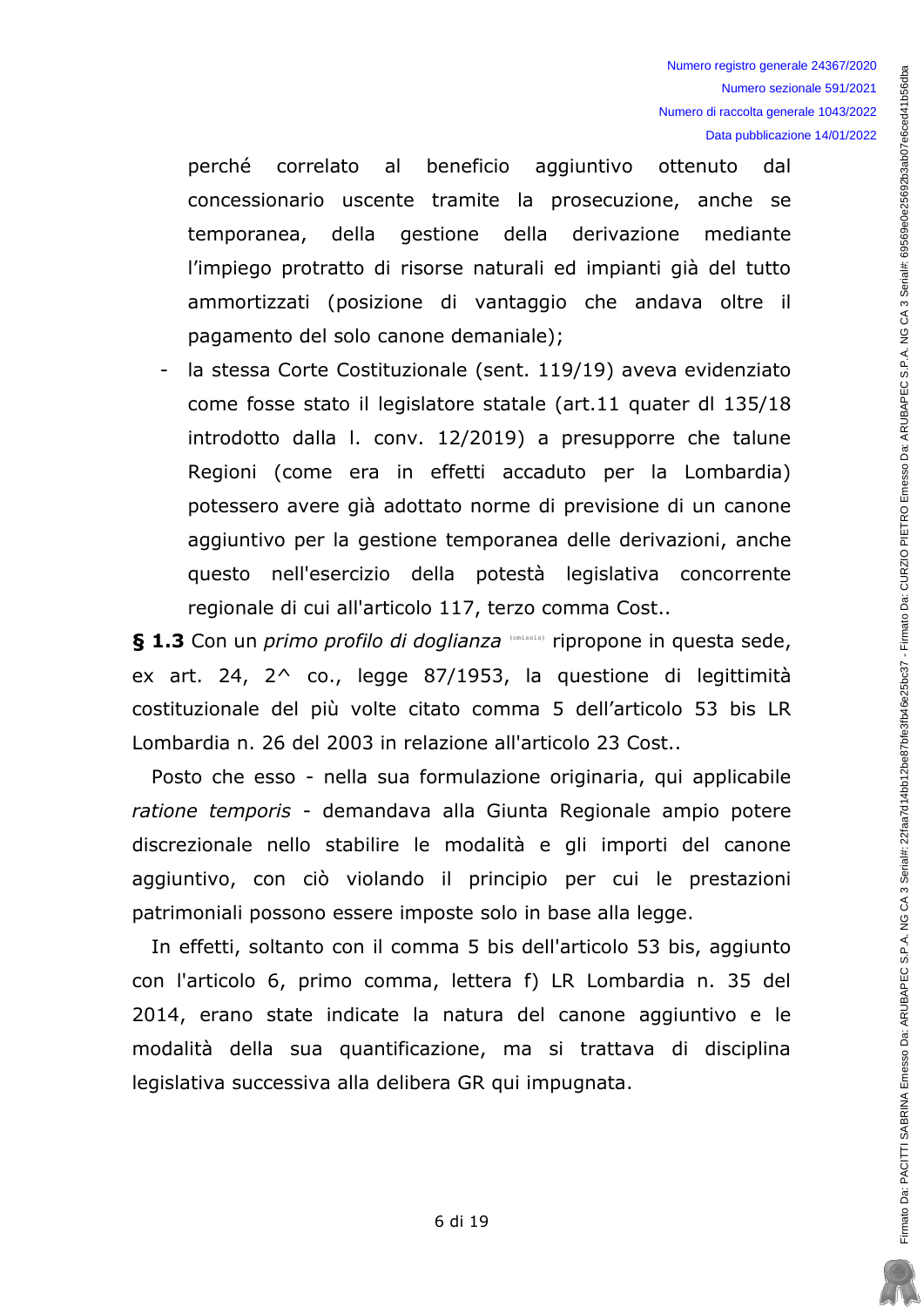Con un secondo profilo di doglianza, la società ricorrente lamenta la violazione dell'articolo 23 Cost. sotto il profilo dell'erronea applicazione del principio tempus regit actum.

Per avere  $\mathbf{ii}$ Tribunale Superiore delle Acque Pubbliche espressamente affermato (sent.pag.5-6) di basare il proprio convincimento (di manifesta infondatezza dei sollevati dubbi di legittimità costituzionale) su quanto già ritenuto con riguardo ad altri analoghi ricorsi (in particolare al ricorso n. 183 del 2016 rg., proposto da Edison spa); sennonchè il TSAP non avrebbe potuto attenersi alla motivazione relativa ad un ricorso proposto contro una delibera regionale sottoposta ad un'altra disciplina regionale e successiva a quella qui dedotta, la cui legittimità andava invece vagliata - appunto per il principio suddetto del tempus regit actum - alla luce della normativa vigente al momento della sua adozione (avvenuta il 29 dicembre 2010 e non il 9 maggio 2016, come erroneamente indicato dal Tribunale con affermazione poi fatta oggetto della menzionata correzione di errore materiale).

§ 1.4 La Regione Lombardia ha depositato controricorso chiedendo che il ricorso venga dichiarato inammissibile ovvero rigettato, perché incentrato su una questione di legittimità costituzionale:

- avulsa dal contesto del giudizio;
- relativa ad una disposizione costituzionale (art.23) la cui estraneità alla fattispecie per le ragioni rilevate dal TSAP non è stata contestata dalla società.

§ 1.5 Anche il Procuratore Generale ha chiesto che il ricorso venga dichiarato inammissibile o infondato, in quanto:

- risolventesi nella mera riproposizione in questa sede della questione di legittimità costituzionale dell'art.53 bis, co. 5<sup>^</sup>, LR cit. (ex art.23 Cost.), senza indicazione delle ragioni che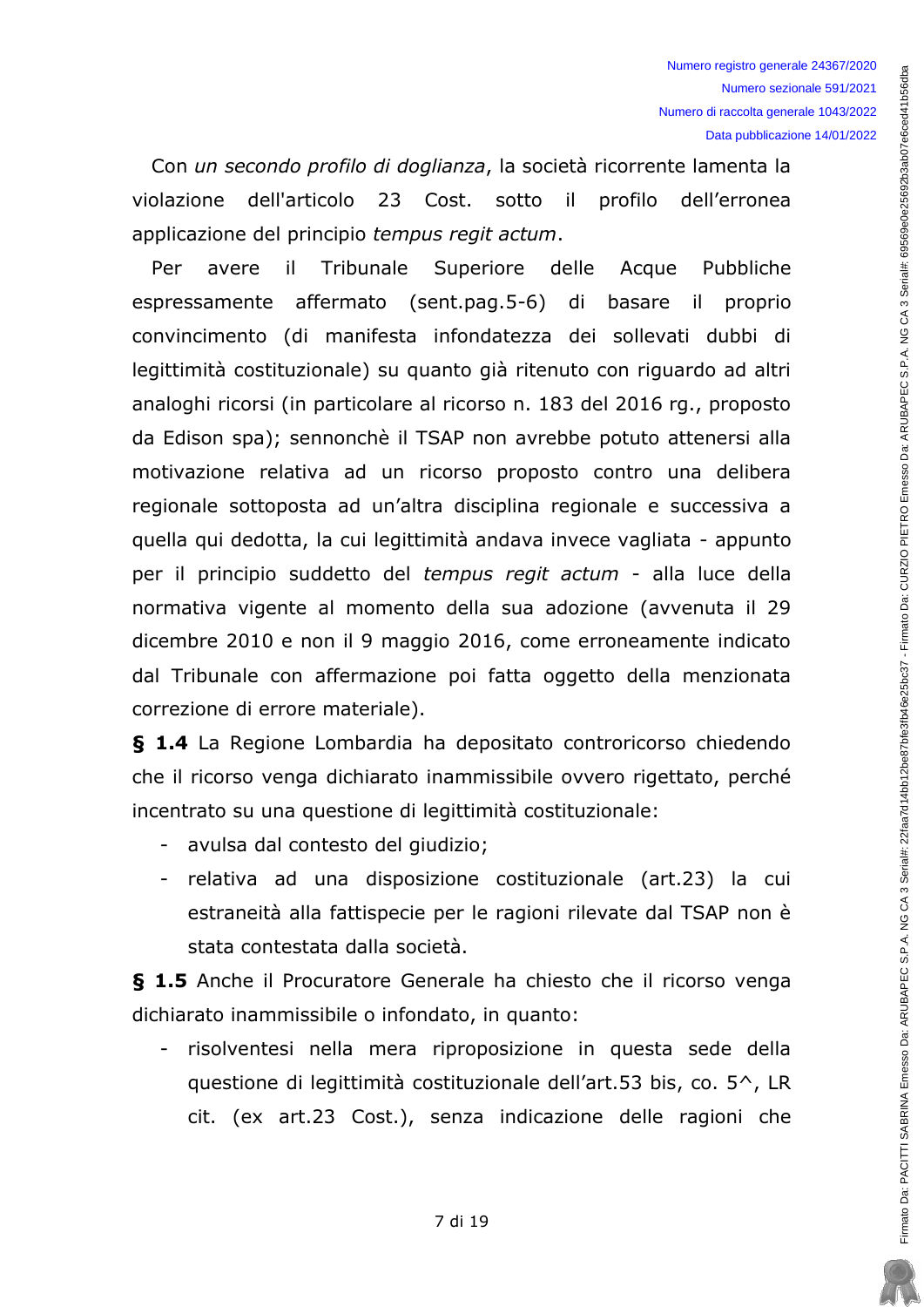deporrebbero per la non manifesta infondatezza della questione medesima, come ravvisata nella sentenza impugnata;

- comunque basato sulla prospettata inerenza della questione all'art.23 Cost., nonostante che il 'canone aggiuntivo' in esame, come ampiamente argomentato dal TSAP, avesse natura di corrispettivo e non di prestazione patrimoniale imposta.

La società ricorrente ha depositato memoria.

§ 2.1 Il ricorso è infondato.

La sua peculiarità sta nel fatto che con esso la società ricorrente ha inteso - sotto un primo profilo - impugnare la statuizione con la quale il Tribunale Superiore delle Acque Pubbliche ha ritenuto manifestamente infondata la questione di legittimità costituzionale dell'art.53 bis, co.  $5^{\wedge}$ , LR cit. con riguardo all'articolo 23 Cost. (unico aspetto ancora in contestazione) e - sotto un secondo profilo puramente e semplicemente riproporre in questa sede la medesima questione.

Ferma l'evidente inammissibilità della prima doglianza, in quanto rivolta avverso una valutazione giudiziale prettamente delibativa e discrezionale, priva di effetti decisori diretti, insuscettibile di generare una condizione di soccombenza e concernente questione sempre riproponibile (oltre che rilevabile d'ufficio) nei gradi successivi del giudizio ex art.24,  $2^{\wedge}$  co., legge 87/1953 cit., va invece ritenuta ammissibile la seconda doglianza.

E' pur vero che - come eccepito dalla Regione Lombardia controricorrente e come osservato dal Procuratore Generale nelle sue conclusioni - la questione di legittimità costituzionale è stata riproposta in questa sede senza la testuale riproposizione dei motivi di impugnazione della delibera GR Lombardia già sottoposti all'esame del Tribunale Superiore delle Acque Pubbliche e da quest'ultimo disattesi. E tuttavia il ricorso è del tutto specifico ed inequivoco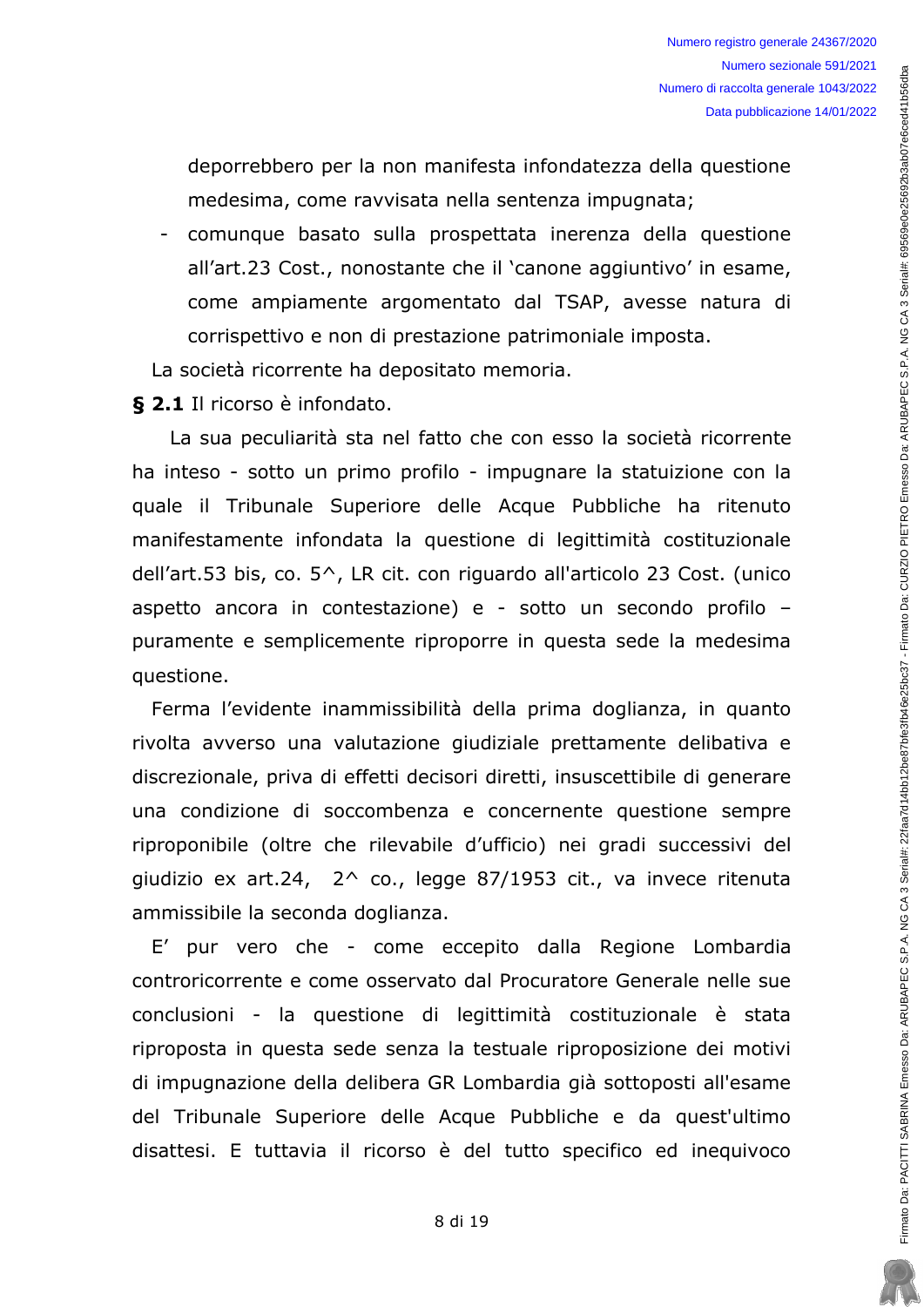nell'individuare il fondo della controversia proprio e soltanto nella illegittimità di questa delibera nella parte in cui aveva imposto un onere economico (il 'canone aggiuntivo') i cui importi e le cui modalità non erano previsti da una disposizione avente forza di legge, così da porsi appunto in asserito contrasto con l'art.23 della Costituzione.

Vanno quindi condivisi e qui ribaditi i principi già affermati da questa Corte (Cass.sez.I, ord. n. 14666/20; v. anche Cass.sez.III, ord. n. 30738/19) in ordine al fatto che il motivo di ricorso per cassazione volto unicamente a prospettare una questione di legittimità costituzionale è inammissibile se non presenti connessione con la decisione di questioni sostanziali o processuali ritualmente dedotte nel processo; il che equivale ad affermare che la questione di costituzionalità di una norma non può costituire unico e diretto oggetto del giudizio, fermo tuttavia restando che un simile motivo, per quanto appunto inammissibile, può essere ugualmente esaminato quale sollecitazione del giudice ad quem nella sollevazione della questione di legittimità costituzionale con esso veicolata.

Nel caso di specie, tuttavia, non può dirsi che la questione di legittimità costituzionale sia stata posta (riproposta) senza circostanziata connessione con la questione sostanziale già formulata avanti al Tribunale Superiore delle Acque Pubbliche (ed attinente alla domanda ed al 'bene della vita' che si voleva con essa tutelare), dal momento che si specifica nel ricorso per cassazione che:

- "la questione di legittimità costituzionale in argomento è funzionale all'annullamento della deliberazione della Giunta Lombardia 29 dicembre Regionale  $2010$  $n_{\cdot}$  $1205.$ Consequentemente, in osseguio al principio di autosufficienza del ricorso per cassazione, giova qui riportare integralmente il testo della deliberazione medesima (...)" (ric. pag.5);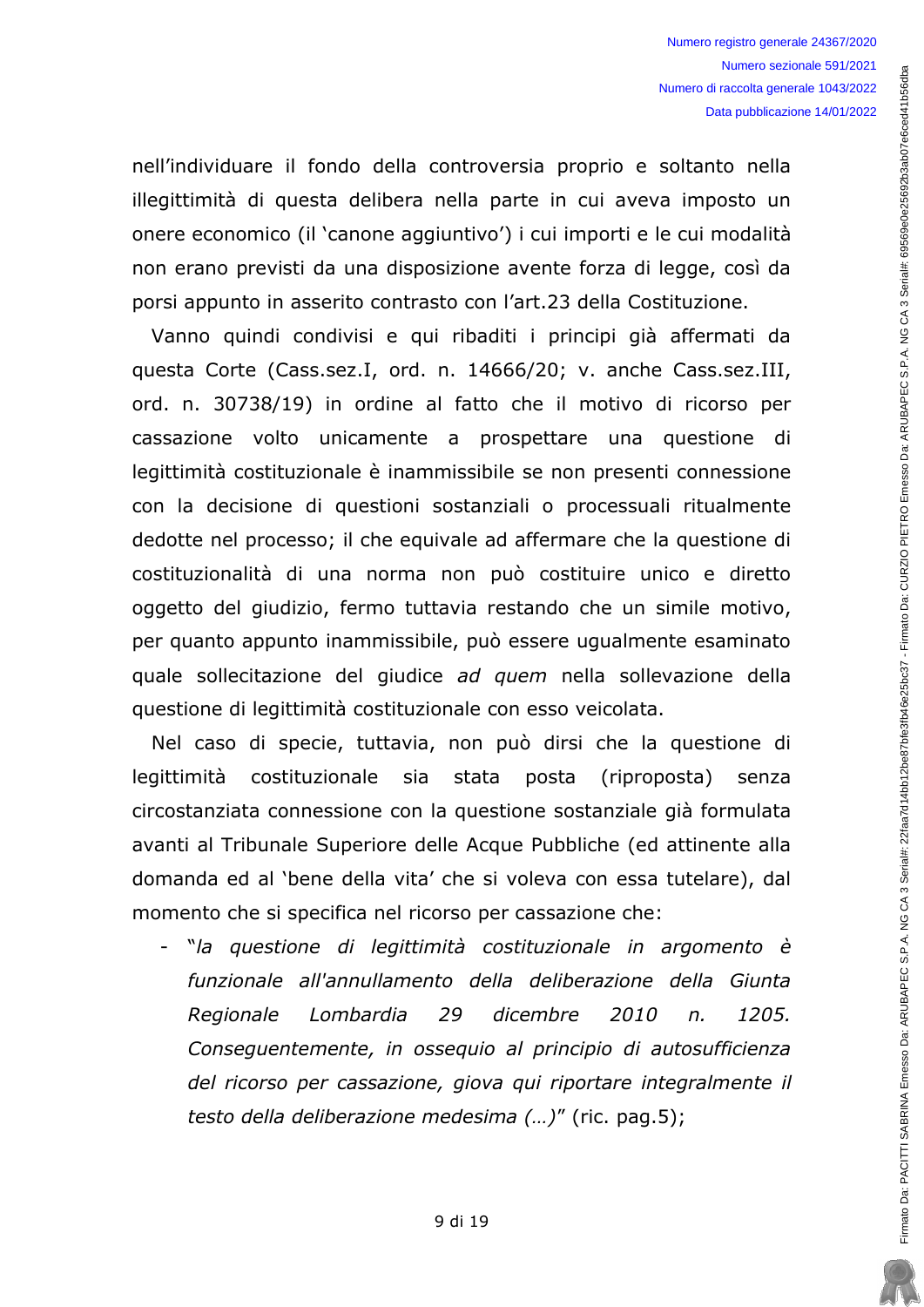- questo annullamento era stato richiesto avanti al Tribunale Superiore delle Acque Pubbliche per il fatto (tra altri profili, oggi superati) che il 'canone aggiuntivo' di cui alla delibera riportata non trovava fondamento, quanto a "modalità ed importi", in una disposizione avente forza di legge (ex art.23 Cost.), quanto soltanto sull'ampia ed indeterminata discrezionalità della Regione;
- la violazione della riserva di legge in materia doveva essere riguardata sulla base del tenore dell'art.53 bis co. 5^ cit. al momento dell'adozione della delibera contestata (dicembre 2010), con conseguente ininfluenza (diversamente da quanto erroneamente considerato nella sentenza qui impugnata) delle modificazioni legislative più stringenti successivamente intervenute (co. 5 bis, introdotto dalla LR 35/2014).

Va ancora osservato come, nella specificità del caso, la esaustiva coincidenza e la totale sovrapponibilità tra questione di legittimità costituzionale e ragione di ritenuta invalidità della delibera GR depongano non solo per l'ammissibilità del ricorso ma anche, ed al contempo, per la rilevanza (che potremmo definire in re ipsa) della questione medesima.

§ 2.2 Si tratta cionondimeno di questione manifestamente infondata.

L'art.53 bis LR cit., come introdotto dalla LR 19/2010, stabiliva, alla data di adozione della delibera GR in questione, che: "4. La Giunta regionale, al fine di garantire la continuità della produzione elettrica e in considerazione dei tempi necessari per effettuare la ricognizione delle opere di cui al comma 2 e per espletare le procedure di gara, può consentire, per le sole concessioni in scadenza,  $l$ a prosecuzione temporanea. da parte  $del$ concessionario uscente, dell'esercizio degli impianti di grande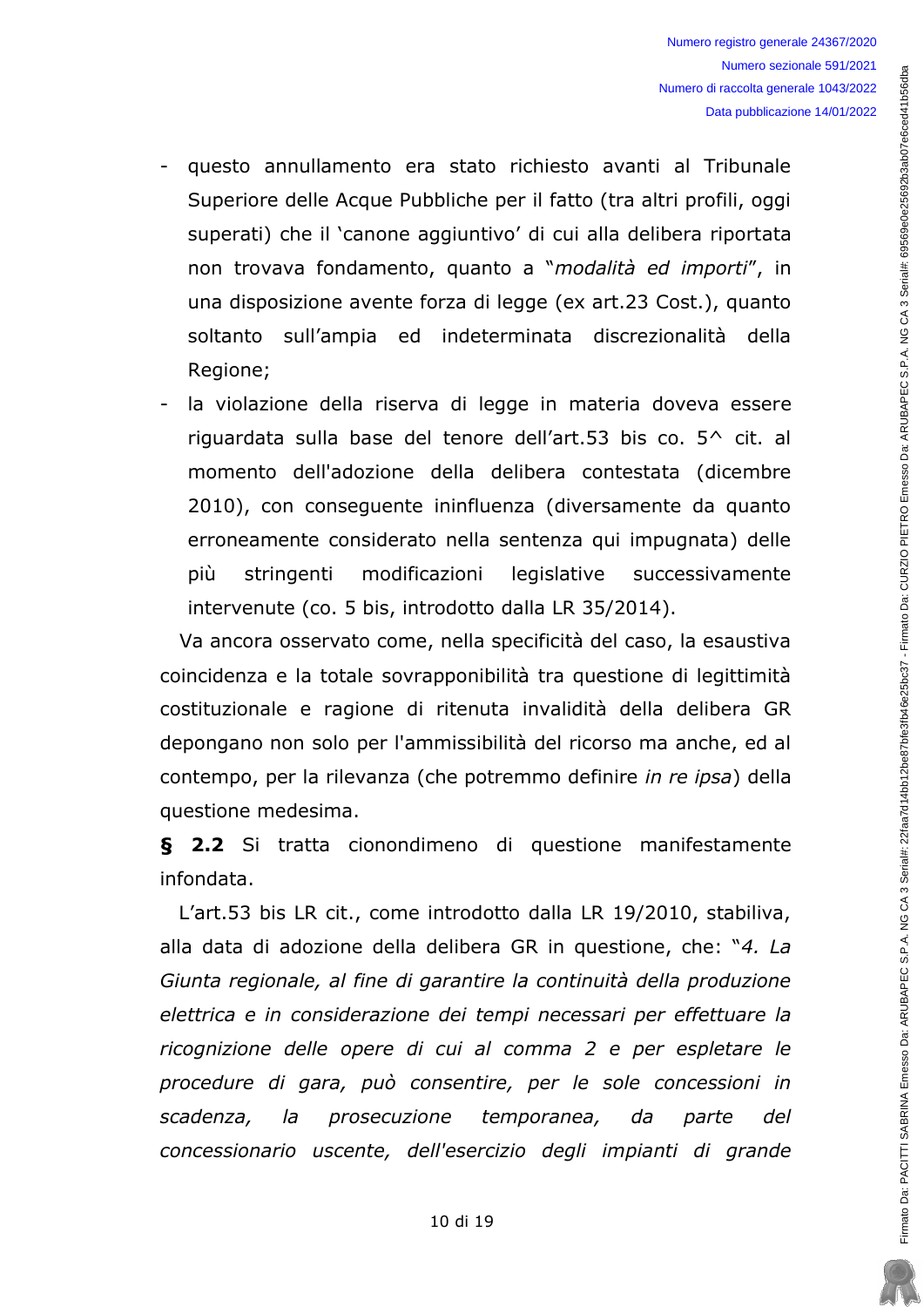derivazione ad uso idroelettrico per il tempo strettamente necessario al completamento delle procedure di attribuzione di cui all'articolo 12 del d.lgs. 79/1999. 5. La prosecuzione temporanea di cui al comma 4 è subordinata al rispetto delle condizioni tecniche ed economiche definite dalla Giunta regionale con propria deliberazione. Nel periodo di prosecuzione temporanea, il concessionario uscente è tenuto a versare alla Regione, secondo le modalità e gli importi stabiliti con la predetta deliberazione di Giunta regionale un canone aggiuntivo rispetto ai canoni e sovracanoni e alla cessione gratuita di energia già stabiliti. (...)"

Soltanto con la LR Lombardia n. 35/2014 (art.6) veniva inserito nell'art.53 bis il co. 5 bis, secondo cui: "Il canone aggiuntivo di cui al comma 5 costituisce corrispettivo per il beneficio ottenuto dal godimento, da parte del soggetto cui è consentita la prosecuzione temporanea, della derivazione dell'acqua pubblica, nonché dell'esercizio delle opere e dei beni afferenti alla concessione oltre il termine di scadenza della medesima. Il corrispettivo è stabilito in rapporto alla rendita conseguita dal soggetto di cui al primo periodo per la prosecuzione temporanea di cui al comma 4. Ai fini del presente articolo si applicano le seguenti definizioni: a) rendita, quale differenza tra ricavo e costo; b) ricavo, quale prodotto tra il prezzo di vendita dell'energia comprensivo di eventuali incentivi e la quantità venduta; c) costo, formato dalla somma dei costi operativi e di ammortamento, di remunerazione del capitale, degli oneri, canoni e tasse." Come evidenziato (sopra, § 1.2) l'istituto del 'canone aggiuntivo' è già stato vagliato da questa Corte (Cass.SSUU nn. 8036/18 e 15990/20, cit.) sotto il profilo della manifesta infondatezza dei dubbi di legittimità costituzionale dell'art.53 bis co. 4 e 5 LR in rapporto all'art.117, co.  $2^6$  e  $3^6$ Cost..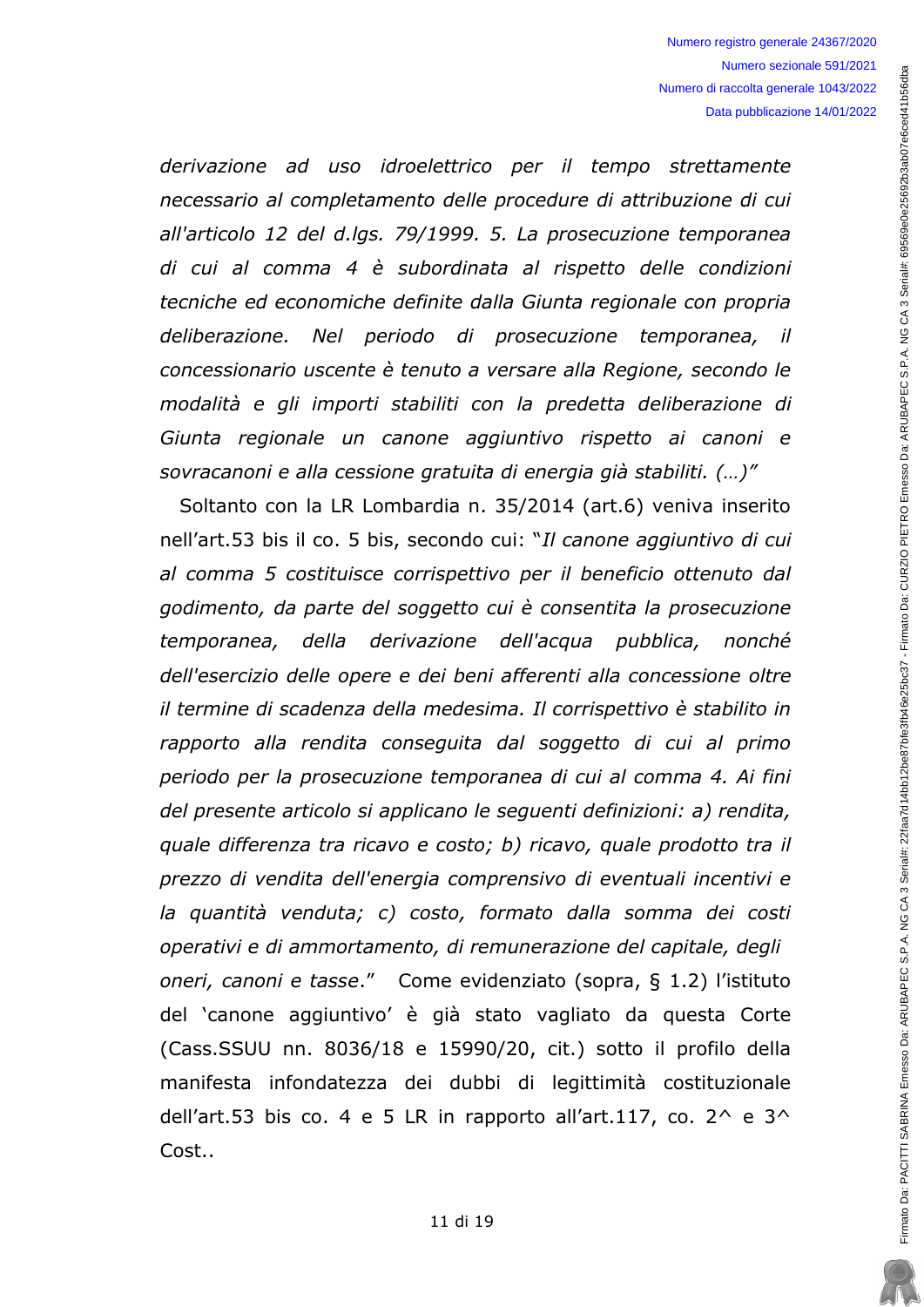Si rinvia, sul punto, a quanto osservato nelle decisioni citate (già recepite dal TSAP) circa il fatto che la previsione del canone aggiuntivo. in pendenza delle procedure pubbliche di riassegnazione delle concessioni di grande derivazione ad uso idroelettrico, costituisca legittima manifestazione della potestà legislativa regionale basata - da un lato - su disposizione della legge statale (d.lgs 79/1999, art.12 co. 8 bis) esprimente la dell'esigenza pubblicistica preminenza di continuità della produzione di energia idroelettrica, e - dall'altro - sulla inerenza del provvedimento alla materia, non già della concorrenza (di esclusiva potestà statale) ma della produzione, trasporto e distribuzione nazionale dell'energia (invece rientrante nella legislazione concorrente ex art.117 co. 3^ Cost.).

Per quanto ora rileva, già si osservava in quelle decisioni seppure sotto il diverso angolo visuale dell'art.117 Cost.- come il 'canone aggiuntivo' in questione trovasse presupposto e giustificazione proprio nella protrazione, anche se temporanea e *eestione* " dell'impianto" circoscritta, della da parte del concessionario uscente, fin visto l'esito delle procedure di riassegnazione ed al fine di assicurare la continuità dell'erogazione del servizio.

gestionale del 'canone aggiuntivo' e la La natura sua correlazione con l'esigenza di protrarre temporaneamente l'esercizio dell'impianto da parte del concessionario uscente, in funzione del mantenimento dei livelli di fornitura ed erogazione dell'energia, sono parimenti desumibili anche da quanto affermato, sempre nell'ottica del riparto di potestà legislativa Stato-Regioni, dalla Corte Costituzionale (sent. n.175/2017, richiamante la sent. n.101/2016) dichiarativa della manifesta infondatezza della questione di legittimità costituzionale (ex art. 117 Cost., commi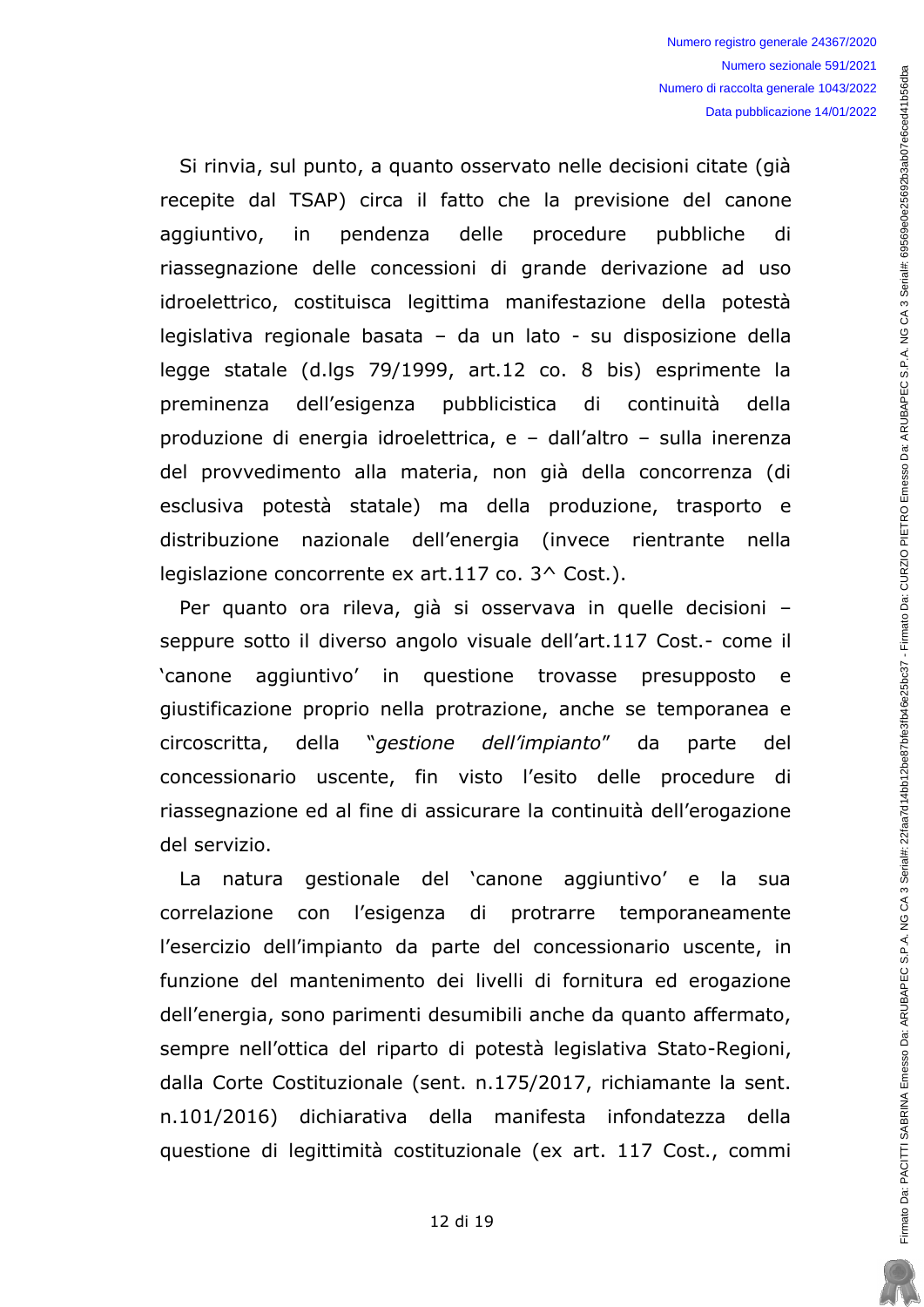$1^{\wedge}$ ,  $2^{\wedge}$  lett. e), e  $3^{\wedge}$ ) dell'art. 8, comma 13, lett. s), della LR Lombardia n. 22 del 2015, sostitutivo dell'art. 53 bis, comma 4, qui in esame.

Sennonchè, il porre il 'canone aggiuntivo' in relazione funzionale e corrispettiva con la protrazione dell'esercizio della grande derivazione idrica vale, di per sé, a corroborare l'assunto del Tribunale Superiore delle Acque Pubbliche, secondo cui il tema della determinazione delle modalità e degli importi del canone in questione esula dalla materia propriamente impositiva di cui alla riserva di legge ex art.23 Cost..

Basterà anche in proposito richiamare il consolidato indirizzo interpretativo maturato - seppure ai diversi fini del riparto di giurisdizione - sui caratteri distintivi dell'imposta.

Vastissima e qui non riproducibile è la giurisprudenza delle Sezioni Unite sull'argomento (da ultimo richiamata nei suoi principi generali da Cass.SSUU n.21961/21), mentre costanti sono i parametri identificativi elaborati dal giudice delle leggi nella eterogeneità delle fattispecie esaminate ed indipendentemente dal nomen ad esse di volta in volta attribuito dal legislatore (v.Corte Cost. 64/2008, con richiamo a Corte Cost. nn. 334/06 e 73/05; Corte Cost. nn.238/09 e, più di recente, Corte Cost. nn. 236/17; 89/18; 167/18).

Ebbene, si evidenzia in tal modo come il 'canone aggiuntivo' di cui all'art.53 bis sia privo dei tratti caratteristici e fondamentali dell'imposta, individuabili nella coattività, nella indisponibilità, nella riferibilità al soddisfacimento non di una specifica attività o servizio pubblico ma dei costi generali, indivisibili ed indifferenziati, complessivamente sostenuti dallo Stato nel perseguimento dei bisogni collettivi (sovvenzione della spesa pubblica), oltre che nella commisurazione diretta o indiretta alla situazione patrimoniale o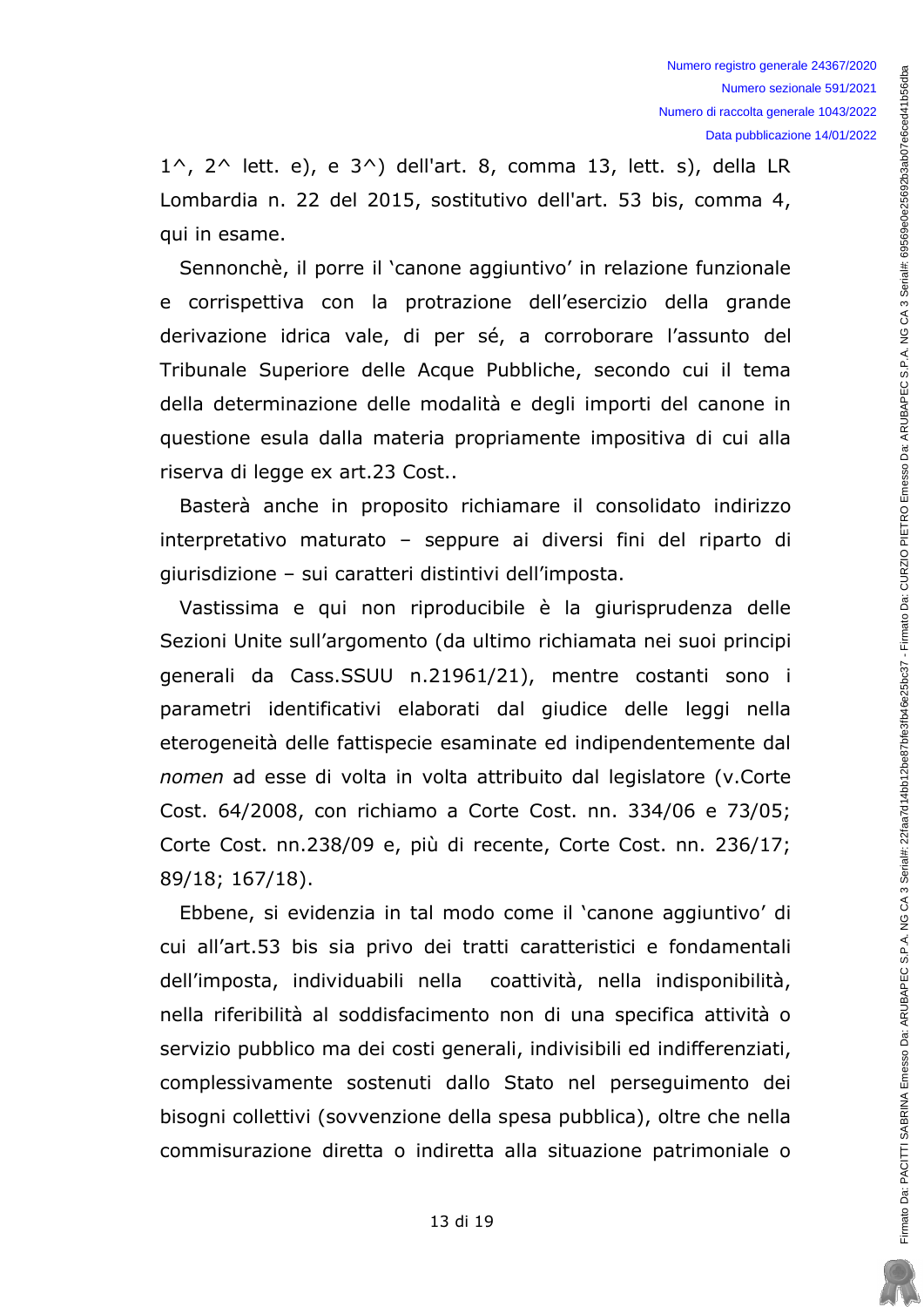reddituale personale del contribuente, del tutto indipendentemente dai vantaggi e benefici che potranno a questi tornare da un determinato impiego della risorsa pubblica.

Distante è poi pure il richiamo, sempre nell'ambito dei prelievi 'imposti', alla tassa la quale, anche se collegata (diversamente dall'imposta) al soddisfacimento di un servizio o di una funzione differenziata e ben determinabile - così da essere dovuta non dalla generalità dei contribuenti in ragione del loro status economico, ma solo da coloro che fruiscano o possano comunque fruire di tale servizio o di tale funzione - è però slegata da un vincolo sinallagmatico e di stretta corrispettività economica operante all'interno di un rapporto di natura negoziale o a questo assimilabile (come nella specie).

La nozione di prestazione patrimoniale imposta non si addice al 'canone aggiuntivo' nemmeno se si abbia riguardo - in un guadro di fiscalità non tributaria - a quelle entrate pubbliche patrimoniali perlopiù rispondenti allo svolgimento di un'attività di diritto privato, e comunque di un'attività economica contraddistinta da piena commutatività e sinallagmaticità; con ciò ingenerandosi nel privato un diritto soggettivo ad una ben individuata prestazione da parte dell'ente pubblico, a fronte del pagamento di un corrispettivo che sia commisurato, non a parametri di arbitrio, ma al costo di esercizio ed alla remunerazione attesa. In modo tale che la correlazione pereguativa della prestazione ai fattori economici del rapporto funga, ad un tempo, da suo fondamento e limite, anche quantitativo.

In questi casi, per quanto l'entità del corrispettivo e le altre condizioni essenziali del rapporto possano essere predeterminate (oltre che per legge) anche con delibera o regolamento dell'ente pubblico, e non all'esito di una libera contrattazione di mercato tra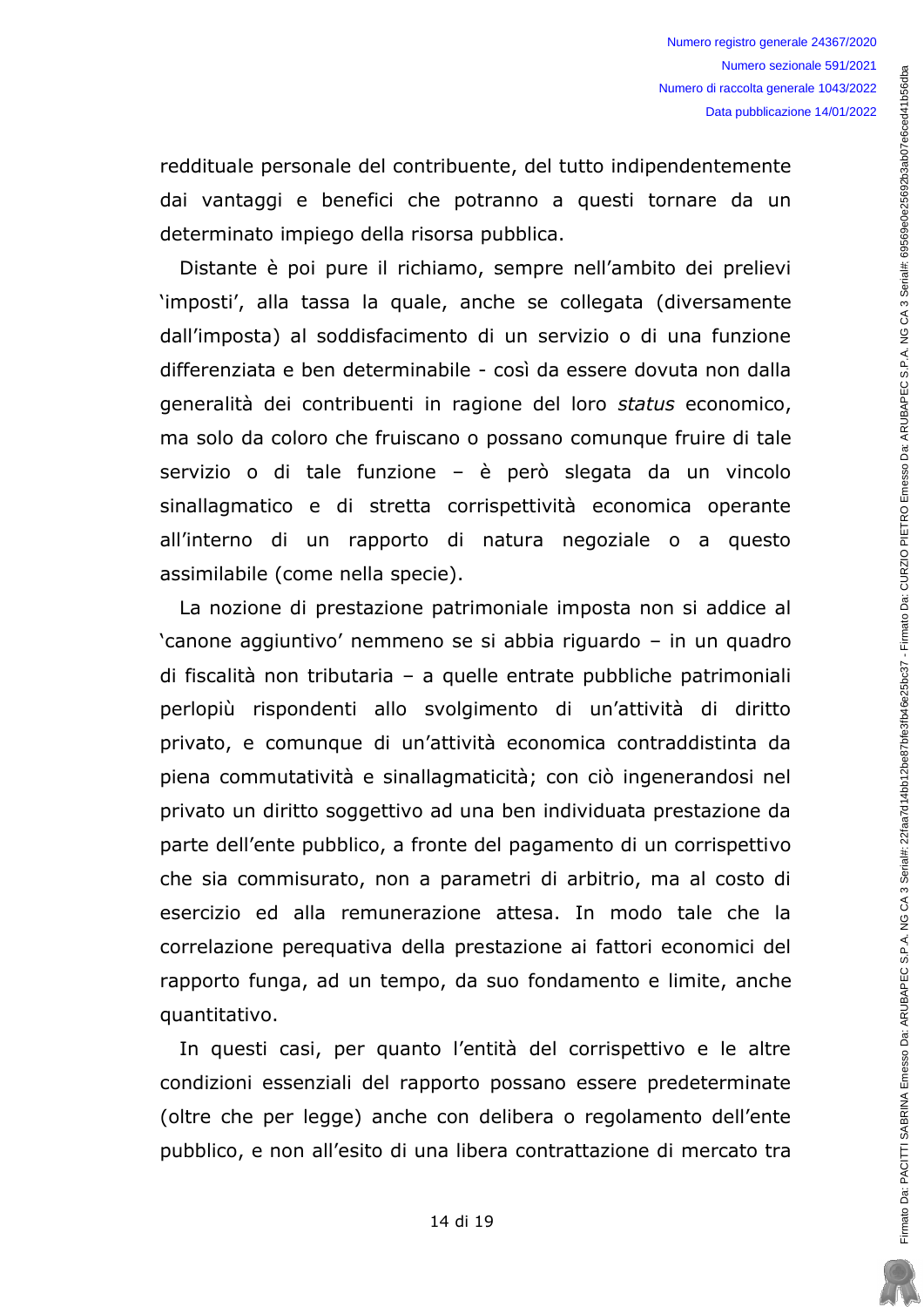le parti, lo svolgimento del rapporto poggia pur sempre guantomeno nella sua fase esecutiva - su un piano non autoritativo, ma paritetico e di privatizzazione non estraneo alle categorie contrattuali dell'inadempimento, della mora, del risarcimento del danno (da qui l'affermata sussistenza, anche in materia di canoni concessori, della giurisdizione ordinaria: Cass.SSUU nn. 21597/18; 23591/20; 28973/20 e numerosissime altre).

Si tratta di situazioni nelle quali l'incidenza economica o finanziaria - nella specie costituita dal surplus di gestione dell'impianto in continuità aziendale e dalla sua remunerazione ad ammortamento ormai completato - rileva quale giustificazione causale del corrispettivo (o canone) aggiuntivo e non quale espressione di capacità contributiva, con consequente estraneità altresì dei principi di cui all'art.53 Cost..

Per quanto non direttamente applicabile, ratione temporis, alla delibera GR in esame, quanto sul punto precisato dalla sopravvenuta LR Lombardia 35/2014 esplica effetto chiarificatore, a fronte di un istituto che nel trapasso di leggi nel tempo non ha certo cambiato natura né funzione, anche sulla presente vicenda, nel senso che (art.6 cit.): "il canone aggiuntivo di cui al comma 5 costituisce corrispettivo per il beneficio ottenuto dal godimento, da parte del soggetto cui è consentita la prosecuzione temporanea, della derivazione dell'acqua pubblica, nonché dell'esercizio delle opere e dei beni afferenti alla concessione oltre il termine di scadenza della medesima. Il corrispettivo è stabilito in rapporto alla rendita conseguita dal soggetto di cui al primo periodo per la prosecuzione temporanea di cui al comma 4.". Si tratta dunque di un 'corrispettivo' per lo sfruttamento supplementare della derivazione idrica ragguagliato alla 'rendita' di impianto, null'altro.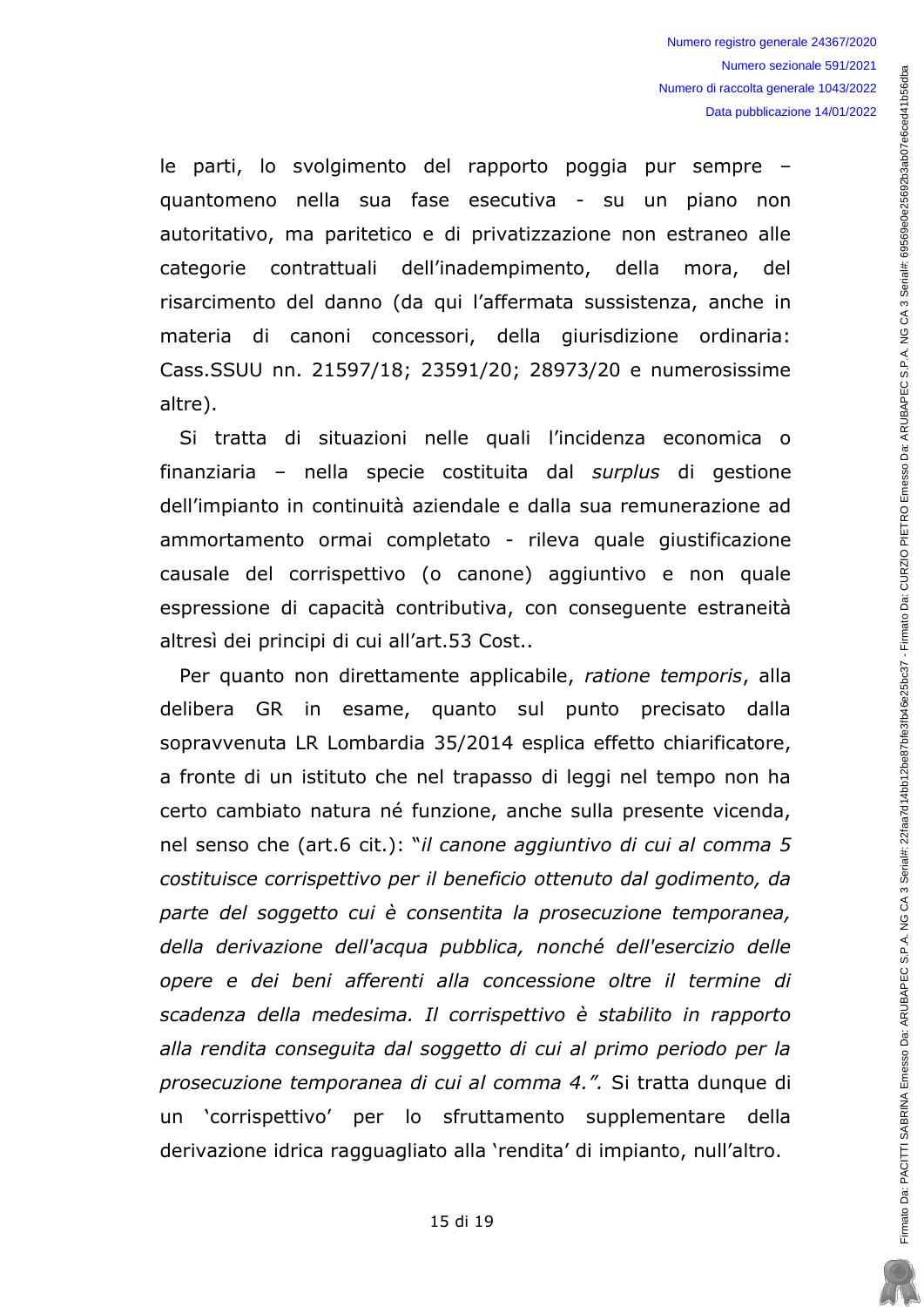Firmato Da: PACITTI SABRINA Ernesso Da: ARUBAPEC S.P.A. NG CA 3 Serial#: 22faa7d14bb12be87bfe3fb637 - Firmato Da: CURZIO PIETRO Ernesso Da: ARUBAPEC S.P.A. NG CA 3 Serial#: 69569e0e25692b3ab07e6ced41b56dbs

Depone ulteriormente in tal senso - anche se a contrario - la giurisprudenziale ricostruzione della natura giuridica del 'sovracanone' sulle concessioni di derivazione di acque pubbliche a scopo idroelettrico per gli impianti di potenza non modesta (superiore a 220 kW) aventi opere di presa ricadenti in territori di Comuni compresi in bacini imbriferi montani già delimitati (art. 1, comma 137, l. n. 228 del 2012).

Sovracanone al quale si attribuisce in effetti natura di prestazione patrimoniale imposta di necessaria fonte legislativa (v. Cass.SSUU nn.34475/19; 2085/19; 16157/18), ma proprio perché caratterizzato da finalità, non corrispettive o remunerative, ma solidaristiche e pereguative generali (con riguardo, nel quadro del sostegno all'autonomia locale, alle risorse degli enti territoriali interessati dalla presenza di impianti idroelettrici di bacino); come tali del tutto avulse da scopi indennitari correlati all'uso effettivo della derivazione idrica ed alla relativa gestione di impianto, invece qui certamente presenti.

Per quanto il presupposto del 'canone aggiuntivo' ex art.53 bis cit. stia nell'avvenuta formale cessazione del rapporto di concessione e nella successiva solo temporanea continuazione di quest'ultimo in capo al concessionario uscente, la sua riferibilità sinallagmatica e corrispettiva continua a trovare radice nell'esigenza di adequamento ed aggiornamento del canone concessorio alle mutate condizioni economiche del rapporto (sfruttamento della derivazione oltre il periodo massimo previsto) e quindi, in definitiva, di riconduzione ad equità delle prestazioni. In ciò si palesa la natura sostanziale e pratica riconducibile ad un rimedio di tipo latu sensu contrattuale.

Si è stabilito (Cass.SSUU n. 15144/11, così anche n. 23548/09) che: "la potestà delle Regioni di fissare la misura del canone di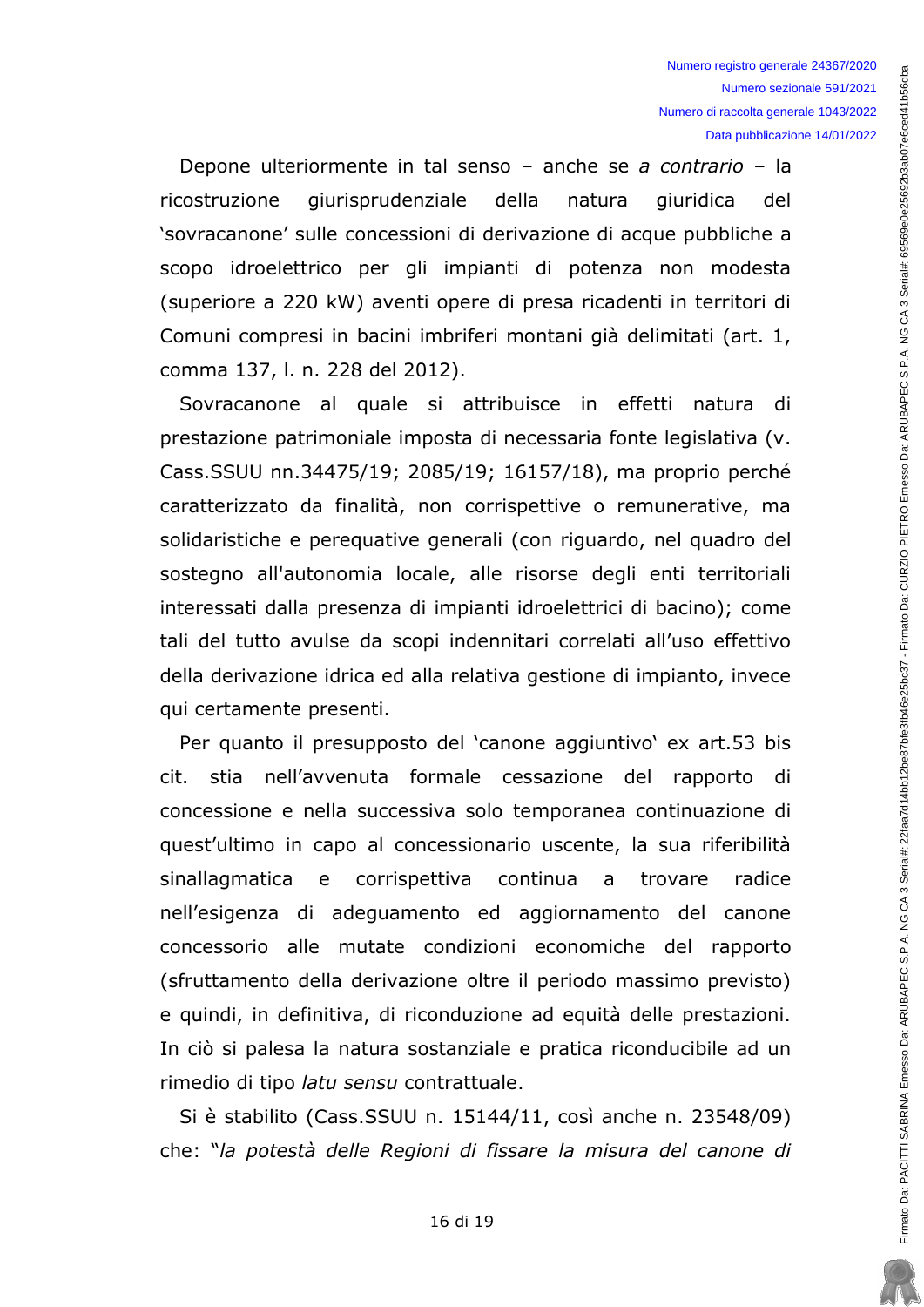concessione di derivazione per uso idroelettrico si fonda sul trasferimento ad esse delle funzioni afferenti, tra l'altro, alla 'determinazione dei canoni di concessione' relativi 'alle derivazioni di acqua pubblica', in forza dell'art. 89, comma 1, del d.lgs. 31 marzo 1998, n. 112. Detta potestà ricomprende anche quella (di minore ampiezza e, dunque, in essa inclusa) di aumentare il canone di concessione, giacchè qualsiasi limitazione del potere regionale al solo momento della 'determinazione' iniziale comprimerebbe il trasferimento delle funzioni relative, operato dallo Stato senza riserva alcuna". Sicchè, l'unico limite alla determinazione della misura del canone di concessione idrica da parte degli organi (anche non legislativi) della Regione viene individuato nel rispetto dei principi fondamentali della legislazione statale di onerosità della concessione e di proporzionalità del canone "all'effettiva entità dello sfruttamento delle risorse pubbliche che la concessione comporta e all'utilità che il concessionario ne ricava".

Si tratta di parametri di ragionevolezza e non arbitrarietà che ben si attagliano - vista la comunanza di natura giuridica e matrice economica - anche al canone concessorio aggiuntivo ex  $art.53$  his  $IR.$ .

In definitiva, la questione di legittimità costituzionale di quest'ultima disposizione risulta - pur nella formulazione vigente alla data, dicembre 2010, di adozione della delibera GR manifestamente infondata anche con riferimento alla riserva relativa di legge di cui all'art.23 Cost., dal momento che:

- la previsione del 'canone aggiuntivo' in quanto tale era comunque contenuta in una disposizione avente rango di legge (regionale) emessa, oltre che nell'ambito della potestà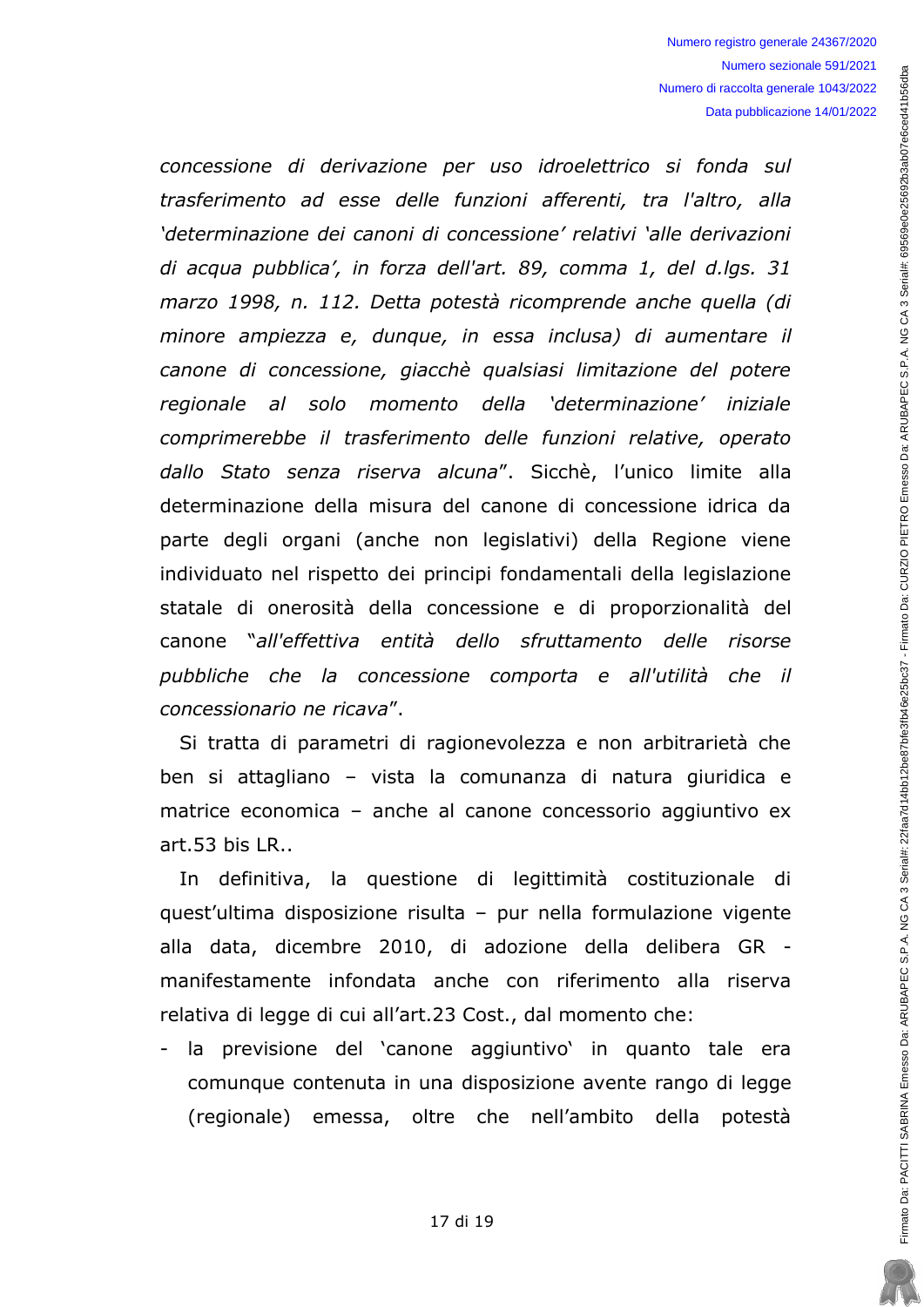legislativa concorrente della Regione, in base alla previsione statale di cui all'art.12, co. 8 bis d.lgs. 79/99;

la determinazione delle 'modalità e degli importi' del canone aggiuntivo esulava dalla riserva di legge di cui alla previsione costituzionale denunciata, dal momento che esso aveva natura non di prestazione patrimoniale imposta ma di prestazione corrispettiva al protratto sfruttamento della derivazione idrica, risultando con ciò necessariamente ancorato agli elementi tecnici ed economici del rapporto di concessione già in essere, dunque a parametri non di arbitrarietà né di pura discrezionalità.

Corretta risulta allora la decisione del Tribunale Superiore delle Acque Pubbliche di ritenere legittima la delibera GR contestata.

§ 2.3 Il ricorso va rigettato.

Le spese di lite, liquidate come in dispositivo, vengono poste a carico della società ricorrente in ragione di soccombenza.

# **P.O.M.** La Corte

- rigetta il ricorso;
- condanna parte ricorrente alla rifusione delle spese del presente giudizio di legittimità, che liguida in euro 6.000,00 per compensi, oltre euro 200,00 per esborsi, rimborso forfettario ed accessori di legge;
- v.to l'art. 13, comma 1 quater, D.P.R. n. 115 del 2002, come modificato dalla L. n. 228 del 2012;
- dà atto della sussistenza dei presupposti processuali per il versamento, a carico della parte ricorrente, di un ulteriore importo a titolo di contributo unificato, pari a quello previsto per il ricorso principale, a norma del comma 1 bis dello stesso art.13, se dovuto.